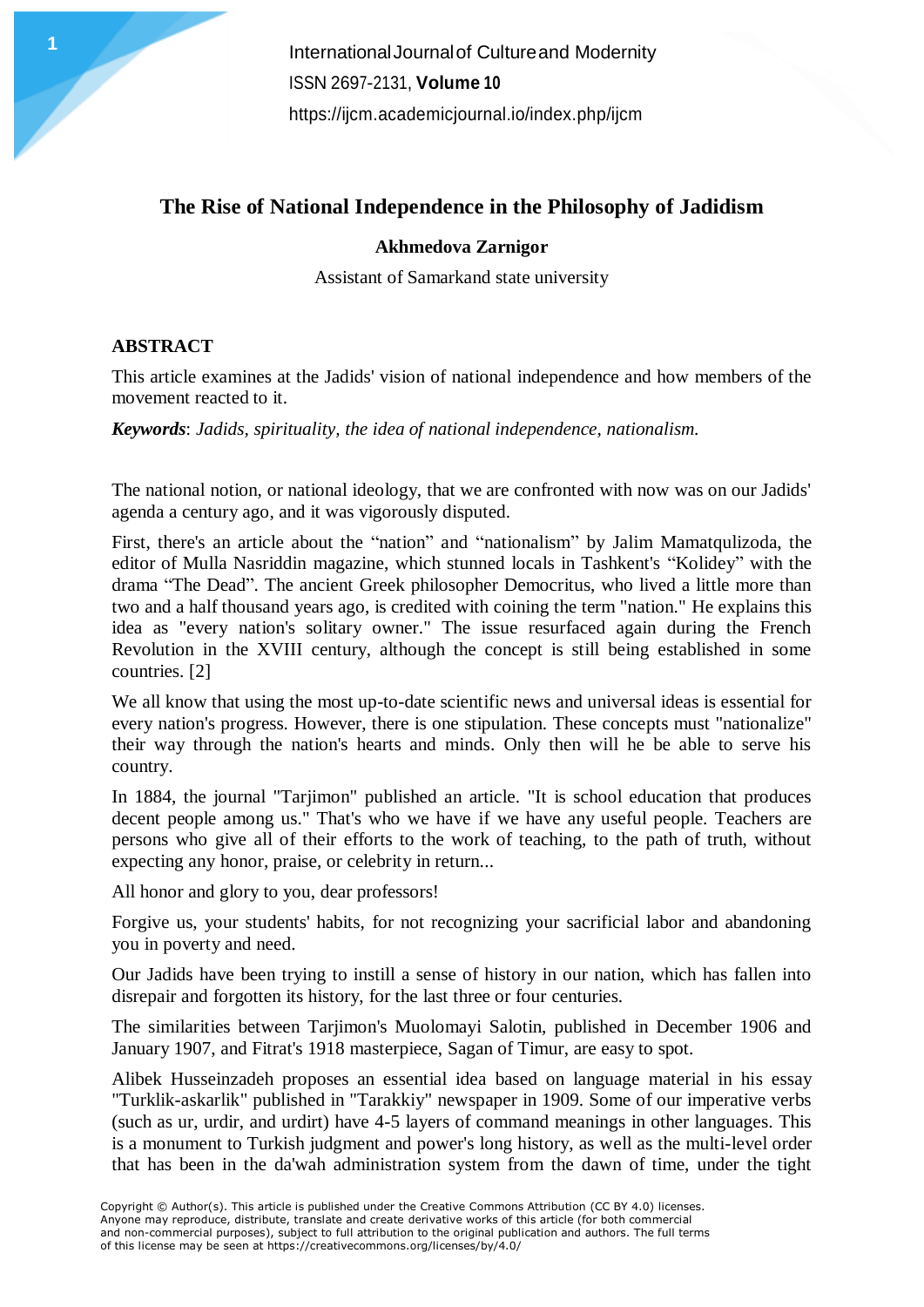InternationalJournalof Cultureand Modernity ISSN 2697-2131, **Volume 10** <https://ijcm.academicjournal.io/index.php/ijcm>

supervision of a series of posts.

The Jadids considered the nation as a guarantee of survival and even preservation, as well as a source of development. "No power has been able to withstand this step, according to the nation," Yusuf Akchura wrote. "In the face of this ideology, hundreds of thousands of tremendous armies have been defeated." "Every cannon and rifle in the world can't stand this immense strength known as the nation." The idea of a nation necessitates togetherness. The term "unity" is used to describe human, racial, and religious similarities.[2] Pan-Islamism, pan-Turkism, pan-Turanism, and local nationalism evolved as a result of this, and played a vital role in the nation's awakening and self-awareness, but eventually became a baseless allegation.

The Jadid movement was founded in Turkestan, and its intellectual inheritance of independence, national patriotism, and national patriotism were all entwined with universal democratic ideas.

The Jadids' political programs were geared toward fighting for Turkestan's independence. They believe that establishing a constitutional monarchy will satisfy their political demands. As a result, they debated the programs of the political parties engaged and approved the cadet party's program. [3]

Makhmudkhoja Bekhbudi voiced his views on national independence to various parties and sought for support for the cadets as he presented his ideas.

Judge Bekhbudi gave special attention to the Sharia-based courts that dealt with minor criminal and civil cases. Bekhbudi was concerned that the tsarist regime meant to abolish the courts. Judge Bekhbudi, concerned, emphasized the importance of preserving the judiciary at all costs. For the country, the question of Muslim judges and religious administration is a matter of life and death. The courts, according to Judge Behbudi, should only function in conformity with Sharia law. This board, in his opinion, should be a constitutional body with the authority to review judicial decisions while also preparing reform programs in keeping with current needs. in their opinions on their powers.

The concepts represented in Bekhbudi's publications and reform programs served as the Jadid movement's principal program materials and guide. "The demand for Turkestan's autonomy has been put up," says a political phrase or proposal. The following are some possibilities for achieving autonomy:

A) complete secession from Russia;

B) Restriction of national spiritual and religious autonomy within the constitutional federation of the Russian state.

In addition to the "Shurai Islamiya" and the "Shurai Ulamo" political parties, this period includes the years 1914-1918, sects, societies and associations such as "Mirwaj ul-Islam", "Mufaqul ul-Islam", "Miftokh ul-maorif", "Ravnaq ul-Islam", "Ittifaq ul-Muslimin", "Turon", "Izchillar todasi", "Temur todasi", "Erk socialist party "," Jadid Progressive Party "," Birlik Association " and "Chigatay Gurungi" were formed, and their action plans, as confirmed above, put forward several forms of the idea of national independence. There were more than 200 such organizations in Tashkent alone. In this sense, this period can be said to be the highest stage of development of the Jadid movement and ideology.